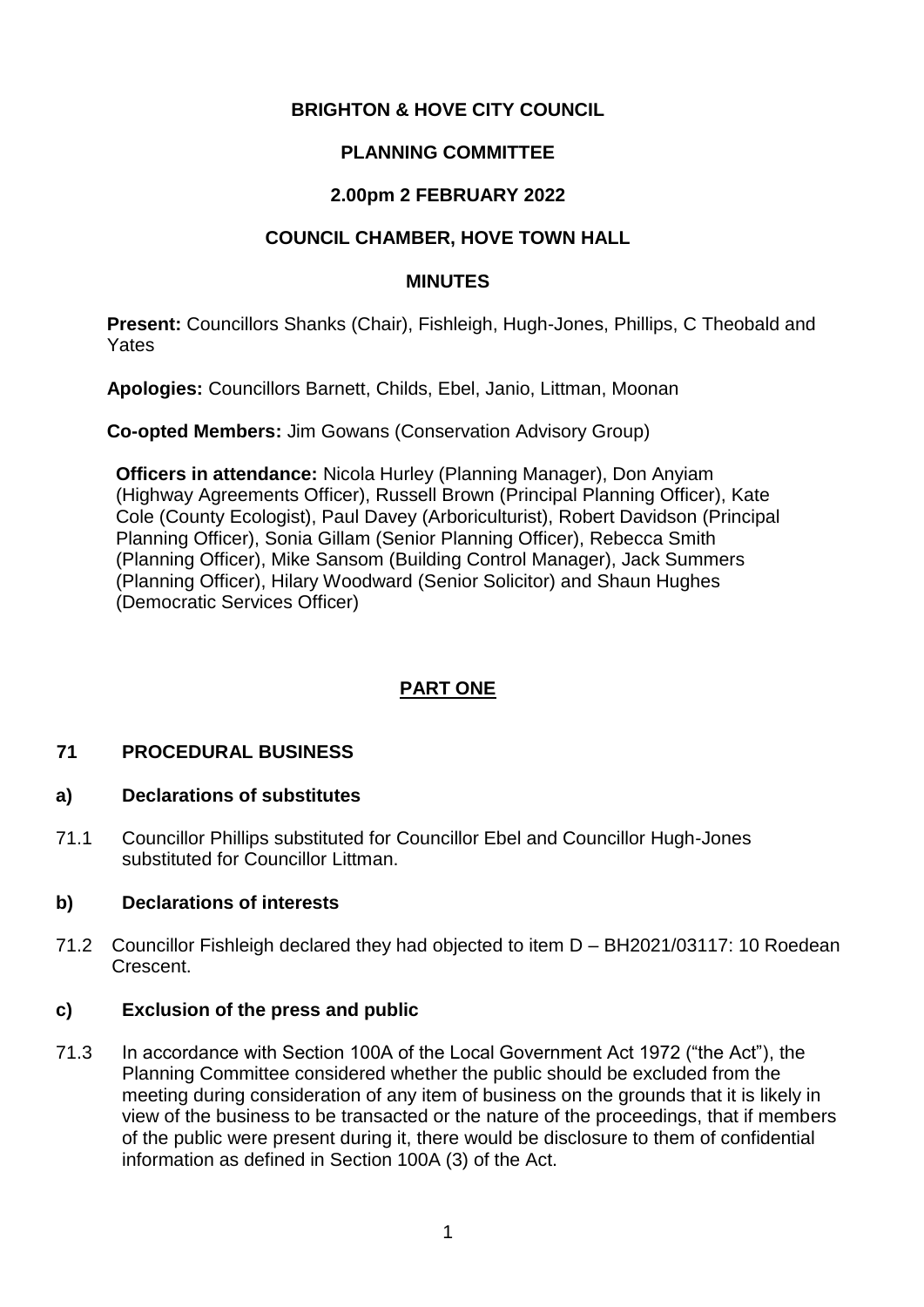#### **PLANNING COMMITTEE 2 FEBRUARY 2022**

71.4 **RESOLVED** - That the public are not excluded from any item of business on the agenda.

#### **72 MINUTES OF THE PREVIOUS MEETING**

72.1 **RESOLVED:** It was agreed that the minutes of the meeting held on 12 January 2022 were a correct record.

#### **73 CHAIR'S COMMUNICATIONS**

73.1 There were none for this meeting.

### **74 PUBLIC QUESTIONS**

74.1 One public question has been received from Pippa Hodge of BADGE:

*"Our Accessible City Strategy has now commenced, but it is in the very early phase. In the meantime, can disabled people in the city trust our Council to enforce businesses' compliance with policies SA6 & CP5 of the city plan, Building Regulations Part M (Access to Buildings) and the Equality Act 2010 by using the full weight of the Law, swiftly and decisively, on any businesses, regardless of stature, should they fail to comply with imposed planning conditions within the stated time limit?"*

#### Response:

"The Council, as local planning authority, has a legal duty to consider whether enforcement action should be taken where there is any breach of planning control. Although the actual taking of enforcement action is discretionary, in determining whether to take action the local planning authority must, and will, have regard to the public sector equality duty set out in the Equality Act.

Against this background, and as you are aware, where there is an alleged breach of planning control the Council will engage with the landowner and any others with an interest in the land concerned to establish whether there has been a breach and, if so, the circumstances surrounding it. Should the facts confirm that a breach has taken place the various enforcement options will be considered, ranging from no action if it is expedient not to do so, a negotiated solution, or the service of an enforcement or breach of condition notice.

However, whatever decision is taken as regards enforcement action you can be assured that the identity and stature of the person/body against whom the action may be taken is immaterial in coming to a decision as to whether or not such action should be taken."

Supplementary question:

A previous planning committee stated that training in Part M of Building Regulations would be useful for the committee. Has this happened yet?

Response: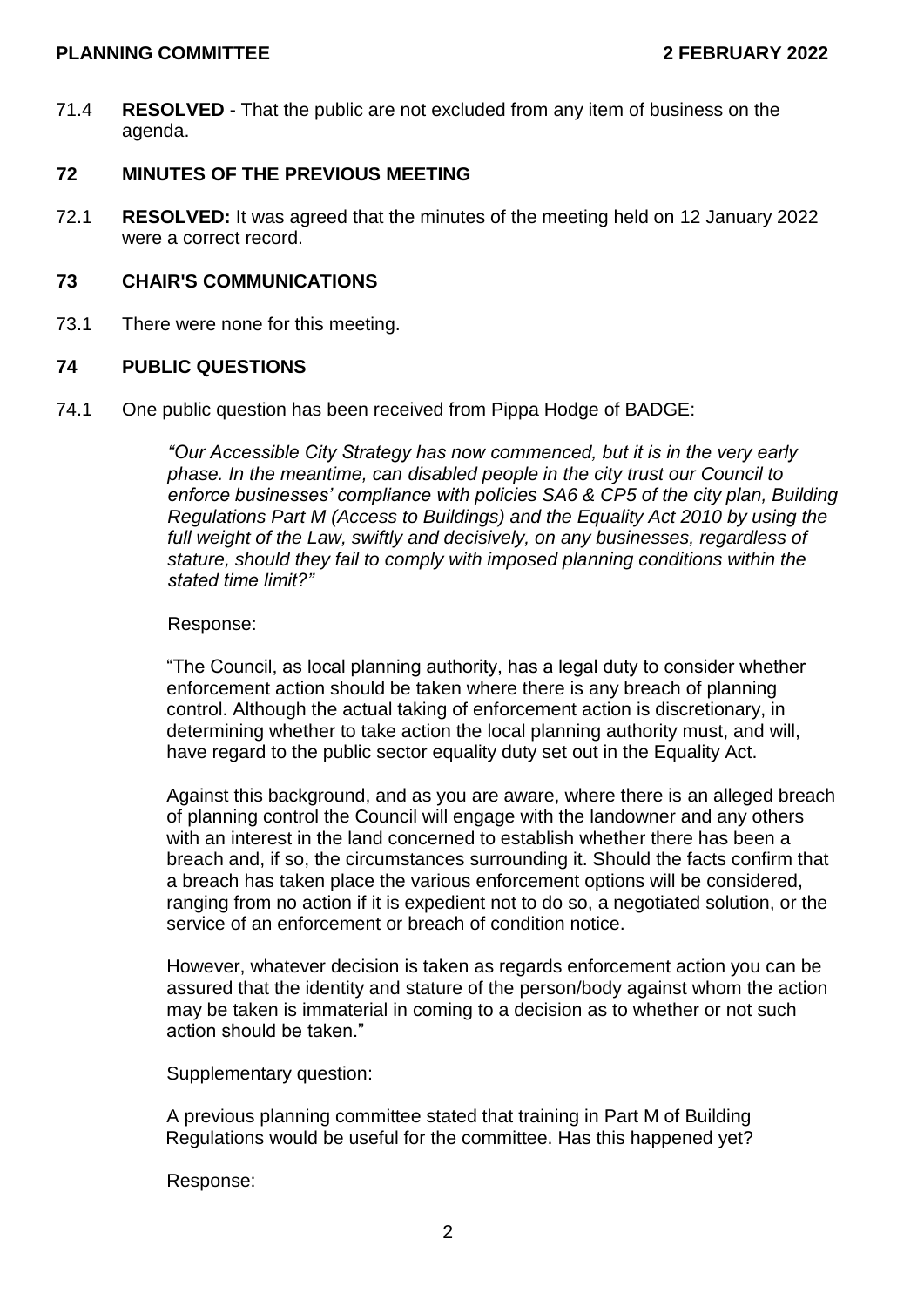The Planning Manager noted the comments and stated they would look into the status of training for committee Members.

### **75 TO AGREE THOSE APPLICATIONS TO BE THE SUBJECT OF SITE VISITS**

75.1 None were requested.

### **76 TO CONSIDER AND DETERMINE PLANNING APPLICATIONS**

### **A BH2021/03511 - Court Farm, King George VI Avenue, Hove - Full Planning**

1. The application was withdrawn after the agenda was published.

### **B BH2021/03011 - 186-187 Lewes Road, Brighton - Full Planning**

1. The Planning Manager introduced the application to the committee.

Speakers

2. Councillor Gibson's statement was read out by the Chair: 'I support this application which will achieve 100% affordable rents run by Southdown Housing Association'.

Answers to Committee Member Questions

- 3. Councillor Yates was informed that there were 12 units with one bedrooms and could accommodate up to 17 people as 5 were of a size that could accommodate 2 people. The intention was for the units to be single occupancy.
- 4. Councillor Hugh-Jones was informed that the internal layout had changed in terms of the layout of flats.

**Debate** 

- 5. Councillor Theobald stated they would have preferred a mix of unit sizes but was happy that it was for supported housing and considered the development to fit well and was a good scheme.
- 6. Councillor Hugh-Jones considered the affordable housing, heat pump and sedum roof to be good and an improvement on the existing.
- 7. Councillor Shanks stated they were in support of Councillor Gibson's comments and considered 100% affordable housing to be good.
- 8. Councillor Yates considered the development to be a good use of the site on the busy transport corridor The councillor considered the development to fit well in the area.

Vote

9. A vote was taken, and the committee agreed unanimously to grant planning permission.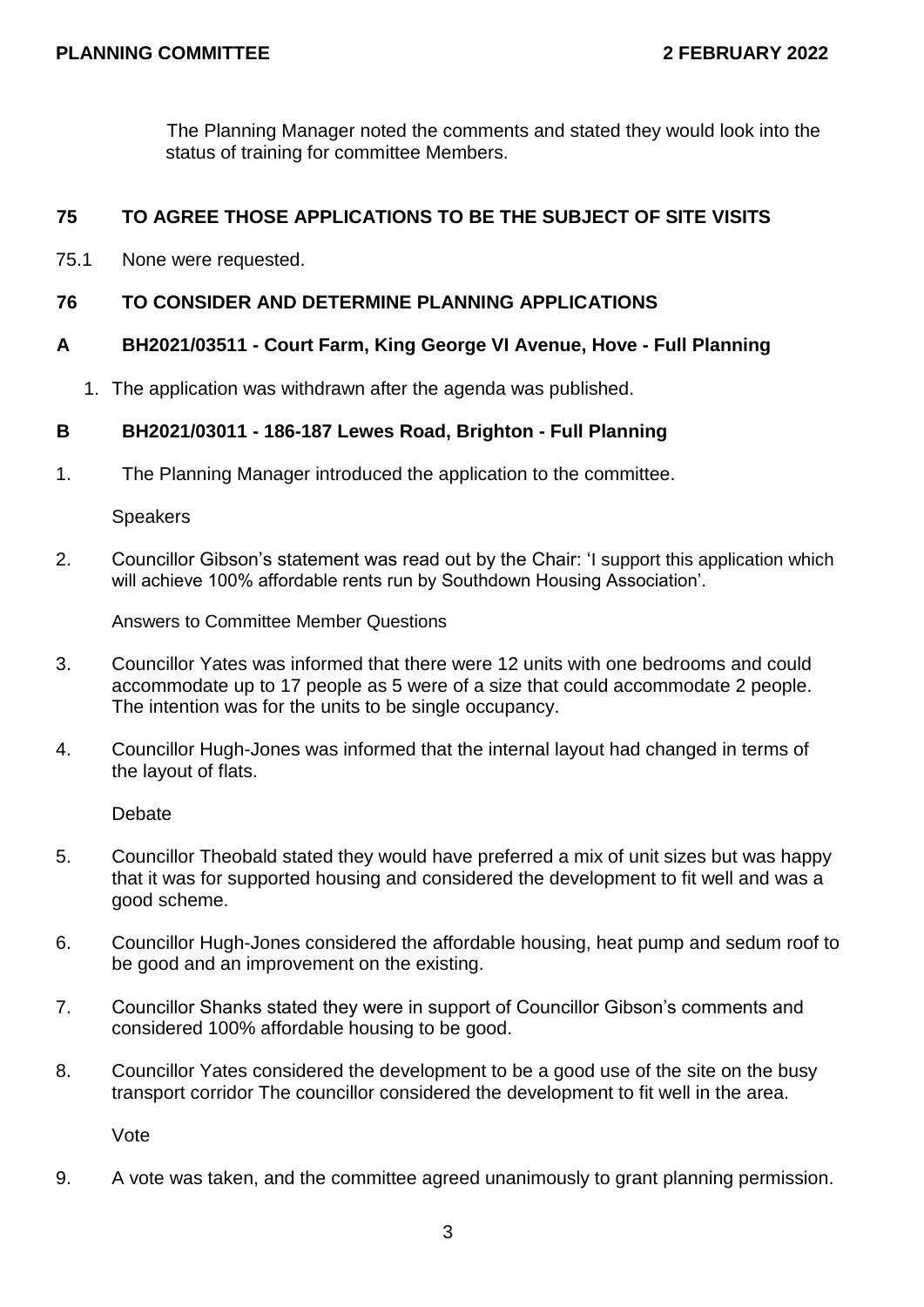10. **RESOVLED**: That the Committee has taken into consideration and agrees with the reasons for the recommendation set out in the report and resolves to be **MINDED TO GRANT**  planning permission subject to a s106 agreement on the Heads of Terms set out in the report and the Conditions and Informatives as set out in the report, SAVE THAT should the s106 Planning Obligation not be completed on or before 26 April 2022 the Head of Planning is hereby authorised to refuse planning permission for the reasons set out in section 11 of the report.

#### **C BH2021/03525 - Land to the East of Coldean Lane, North of Varley Halls, South of A27 - Removal or Variation of Condition**

1. The Planning Manager introduced the application to the committee.

Answers to Committee Member Questions

- 2. Councillor Phillips was informed by the Arboriculturist that there has been significant tree loss on the site from Elm disease and Ash dieback. 40 Elms were removed last summer. It is likely that all Elms and Ash will be lost and replacing them is a priority. A robust maintenance scheme is imperative. Some substantial trees will need to grow for 5 to 10 years before the screening is returned.
- 3. Councillor Hugh-Jones was informed that no Ash trees would be planted, the onsite Elms were not disease resistant, and the Sycamore trees were to be retained.
- 4. Councillor Yates was informed by the case officer that there was a total of 19 trees to be removed. The applicant's agent stated that 5 diseased trees were to be removed, 3 were to allow construction access, 4 were to allow drainage works, and 7 to be removed for ground works, giving a total of 19.
- 5. Councillor Shanks was informed that the site entrance changes would allow a left turn into the site only and there was no central reservation. The Highway Agreements Officer noted that exiting the site downhill was considered to be acceptable. If vehicles wanted to turn right when exiting they would need to wait for a gap in traffic. The changes were intended to stop conflict on the highway.
- 6. Councillor Yates was informed that there was no central reservation however there was a central pedestrian island. The councillor was informed that extending the island to prevent right turns out of the site could be looked into. It was noted that changes can be made later if the residents or Police make requests.
- 7. Councillor Shanks was informed that there was no pavement on the development side of the highway.
- 8. Councillor Theobald was informed that the Biodiversity statement had been submitted as part of a separate application which includes a method statement regarding badger setts on site.
- 9. The County Ecologist noted that the Biodiversity method statement had been revised and approved. There was no report due on 13 February 2022. It was noted that badgers are mobile and use different setts at different times. The Planning Manager noted that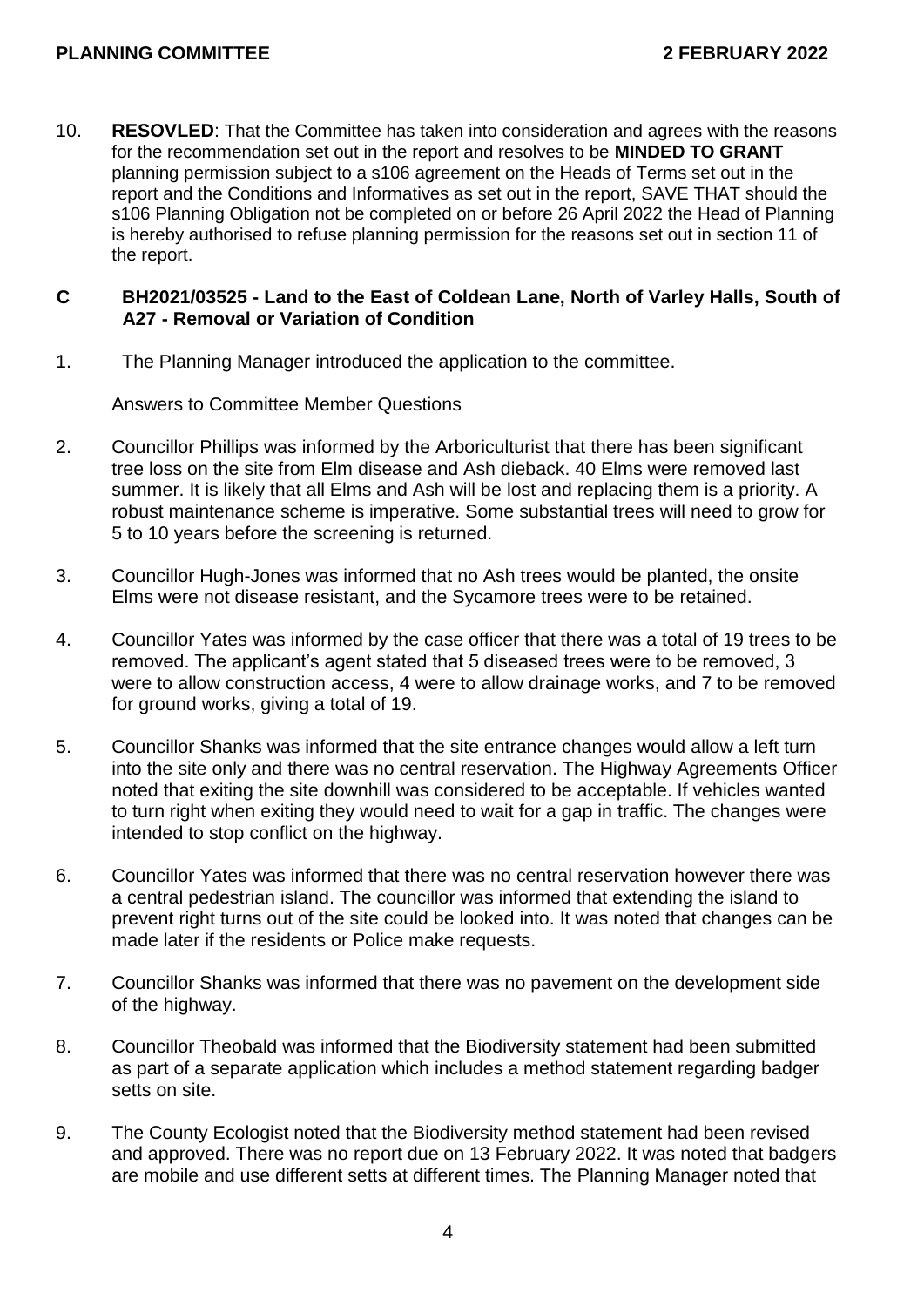the site management were looking at the site and this was ongoing, and they may be reporting on 13 Feb, which is part of their ongoing duties for the site and not a requirement of this application.

- 10. Councillor Fishleigh was informed by the County Ecologist that there was one clan of badgers on the site and the main sett would be protected. 5 outlying setts will be closed, one has been proved to be inactive and 5 setts would be retained with buffer zones.
- 11. Councillor Hugh-Jones was informed that condition 10 related to landscaping and this could be adapted to include screening on Coldean Lane. Councillor Hugh-Jones proposed this amendment to condition 10.
- 12. Councillor Phillips was informed by the applicant's agent that 14 trees would be removed because of construction works. It was noted that the construction plans were submitted after planning permission was granted and these plans highlighted the need to remove certain trees.
- 13. Councillor Fishleigh was informed that if the committee refused the application the applicant could appeal the decision. The development would not be stopped.

Debate

- 14. Councillor Yates stated they were understanding of local residents' issues and noted that ecology matters were discussed when the original application came before the committee. The Elm and Ash would have been lost whether there was development or not. The councillor supported the application.
- 15. Councillor Theobald considered that the residents needed reassuring that screening would be protected. The councillor asked that no more trees be removed and stated they were against the application.
- 16. Councillor Hugh-Jones requested the reinstatement of the screening with the original density.
- 17. Councillor Fishleigh stated that it was a shame the local councillors were not at the meeting as she would like to have heard their comments.
- 18. Councillor Hugh-Jones, seconded by Councillor Yates, proposed that condition 10 relating to landscaping should be adapted to include screening on Coldean Lane.

Vote

19. A vote was taken, and the adaption of condition 10 was agreed unanimously.

Vote

20. A vote was taken, and by 4 to 3 the committee agreed to approve the application. (The Chair employed a casting vote).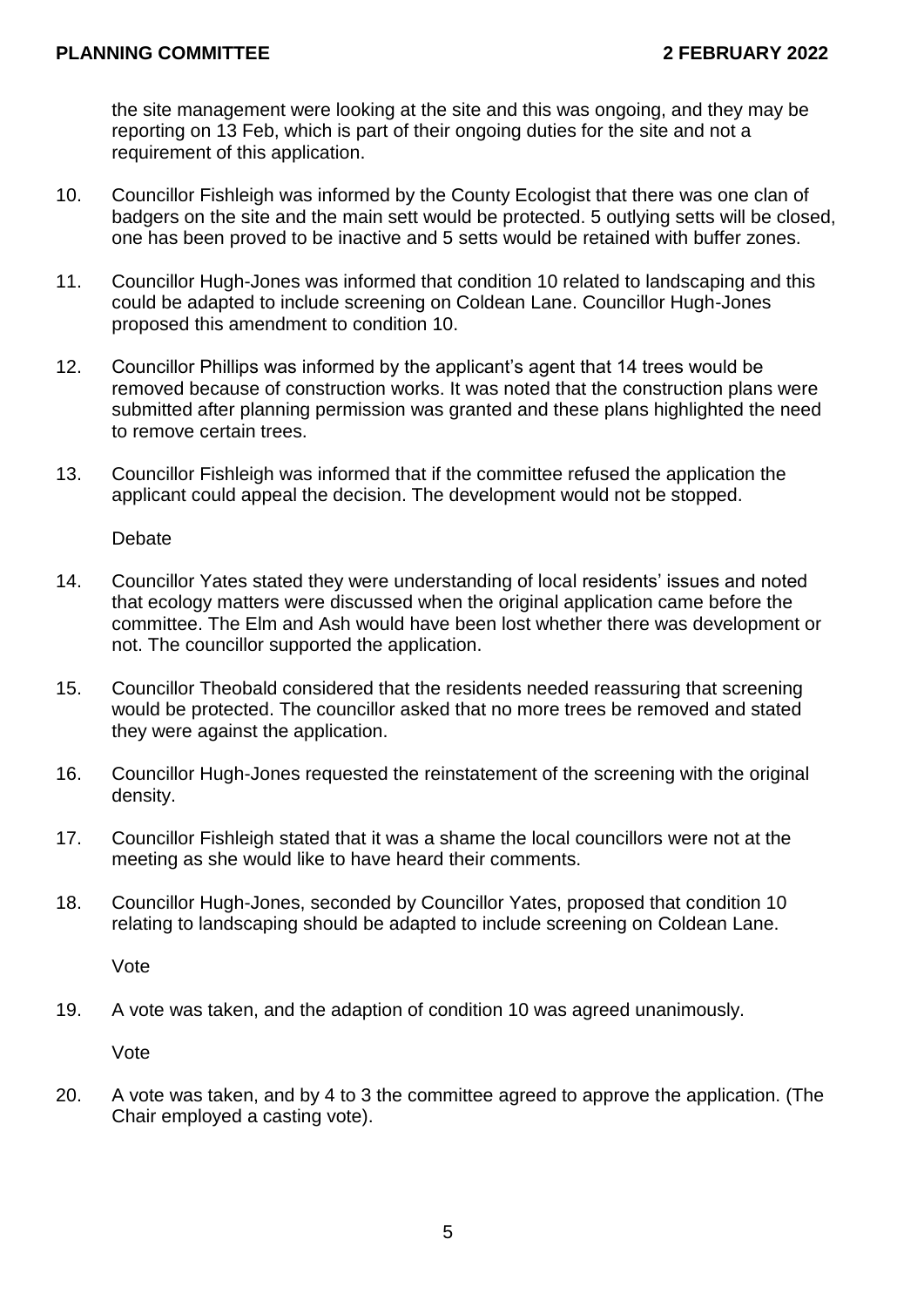### **PLANNING COMMITTEE 2 FEBRUARY 2022**

21. **RESOLVED:** That the Committee has taken into consideration and agrees with the reasons for the recommendation set out in the report and resolves to **APPROVE** planning permission subject to the Conditions and Informatives as set out in the report.

### **D BH2021/03117 - 10 Roedean Crescent, Brighton - Full Planning**

1. The Planning Manager introduced the application to the committee.

Answers to Committee Member Questions

- 2. Councillor Hugh-Jones was informed by the case officer that a site waste management plan could be added as a condition. The councillor proposed the condition.
- 3. Councillor Theobald was informed that 2 metres of obscure glazing was proposed for the balcony, and it was considered that it was unlikely that the proposals would have a harmful effect on the neighbouring property at no.12.
- 4. Councillor Hugh-Jones was informed that it may be possible to park 5 vehicles in the front driveway and there was no electric charging point proposed. The Senior Solicitor advised that it would be unreasonable to condition an electric charging point for this application.

Debate

- 5. Councillor Theobald considered the existing property to be more in keeping with the area and it was a shame to lose the existing dwelling.
- 6. Councillor Hugh-Jones noted there had been a lot of development in the crescent and they had no reason to refuse the application. The councillor supported the application.
- 7. Councillor Yates agreed that losing the existing house was a shame. The councillor was minded to support the application following the improvements to the development.
- 8. Councillor Hugh-Jones proposed, seconded by Councillor Yates, a condition for a site waste management plan.

Vote

9. A vote was taken, and the committee agreed the proposed condition by 4 to 1. (Councillor Fishleigh took no part in the decision making process or the vote)

Vote

- 10. A vote was taken, and by 3 for 2 abstentions, the committee agreed to grant planning permission. (Councillor Fishleigh took no part in the decision making process or the vote)
- 11. **RESOLVED:** That the Committee has taken into consideration and agrees with the reasons for the recommendation set out in the report and resolves to **GRANT** planning permission subject to the Conditions and Informatives in the report.

### **E BH2021/01841 - 45 and 46 Trafalgar Street, Brighton - Full Planning**

1. The Planning Manager introduced the application to the committee.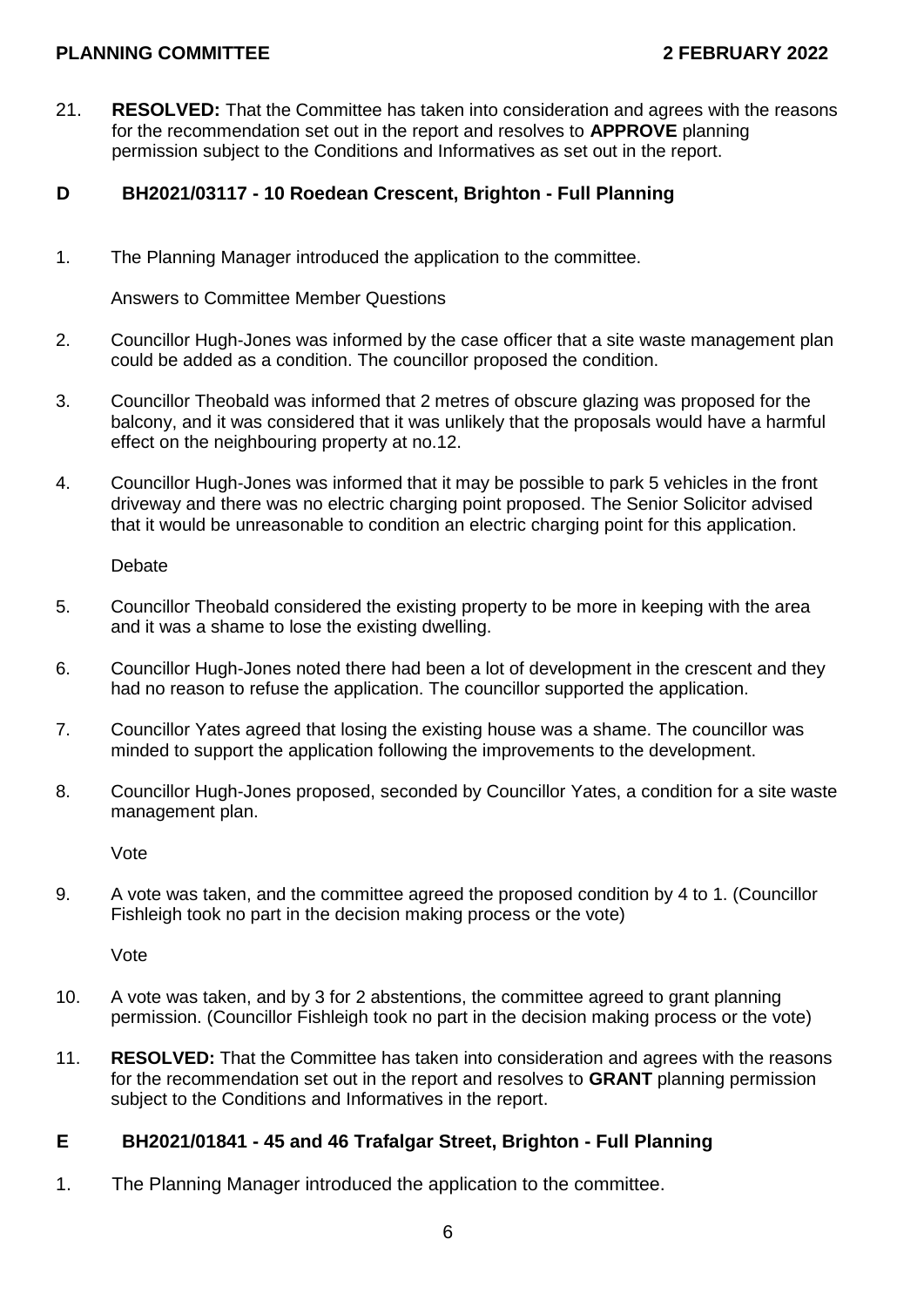**Speakers** 

2. Ward Councillor Deane submitted a statement to be read out at committee: "I am writing in my capacity of ward councillor in support of the NLCA and local residents, particularly those in nearby and adjoining properties, who have deep concerns about this proposal. Residents feel that this is an over development on such a small site and fear the impact of more people coming into an already densely populated area. Concerns include greater pressure on local amenities, particularly relating to traffic, parking, waste/rubbish and increased noise. Whilst I note there are letters of support for this proposal, the North Laine is a conservation area and as such it is important that any new build should be in keeping with and reflect local character. If granted, it will inevitably be challenging for nearby residents during the construction period, and I would urge the Committee to ensure measures are in place to mitigate disruption as far as possible."

Answers to Committee Member Questions

- 3. Councillor Theobald was informed that the property was not listed and was in the North Laine Conservation Area. It was noted that this is a single dwelling not a house of multiple occupancy (HMO).
- 4. Councillor Fishleigh was informed that it would against planning tests to condition the property against being an HMO.
- 5. Councillor Shanks noted that whether the property was an eyesore or in a poor state was not a planning matter.
- 6. Councillor Hugh-Jones was informed that the small sites don't have method of construction statements. It was noted that the government has asked planning authorities to be flexible until September 2022 on construction times.
- 7. Councillor Shanks was informed that external cycle parking was not possible at the property, only internal.
- 8. Councillor Phillips was informed that nearby cycle parking could not be increased by a condition on this property as the Planning Committee can only deal within the red line boundary of the property.

Debate

- 9. Councillor Shanks considered the infill to be good.
- 10. Councillor Yates considered the existing space to be a bit odd.

Vote

- 11. A vote was taken, and the committee agreed unanimously to grant planning permission.
- 12. **RESOVLED:** That the Committee has taken into consideration and agrees with the reasons for the recommendation set out in the report and resolves to **GRANT** planning permission subject to the Conditions and Informatives in the report.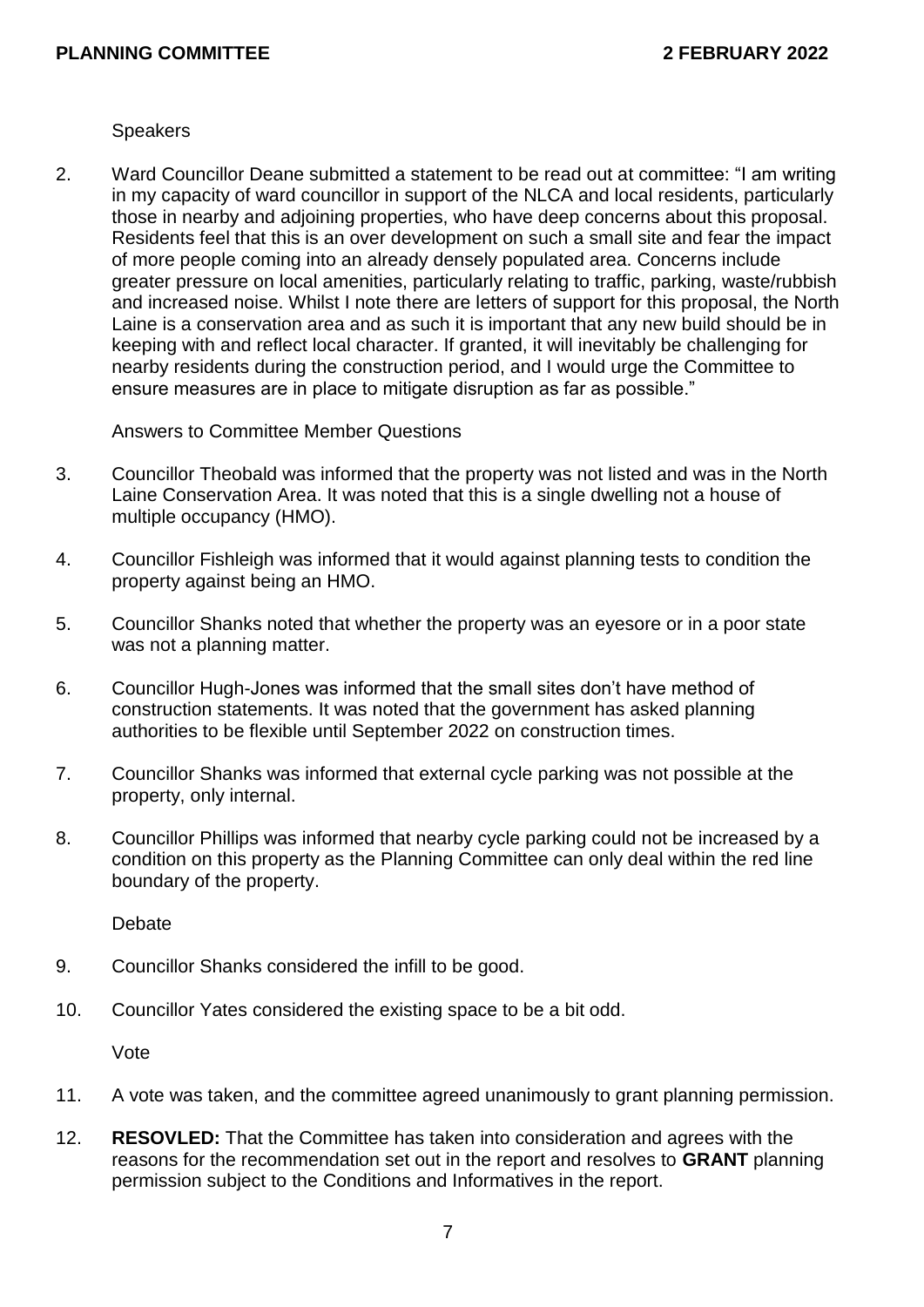### **F BH2021/03900 - Rockwater, Kingsway, Hove - Full Planning**

1. The Planning Manager introduced the application to the committee.

**Speakers** 

2. Ward Councillor Henry sent a statement to be read to the committee: "I'm writing on behalf of myself and Carmen Appich, as the Ward councillors for Westbourne Ward and Peter Kyle MP, as the MP for Hove. We would like the feedback we have received from the local community regarding the Rockwater shacks to be considered when considering the application to extend their life.

Although the shacks were created as a response to Covid and the lockdowns and provided an invaluable service for hot drinks which was greatly appreciated by the community at the time, it is undeniable that they have now evolved into a 'feature' of the Hove seafront and – crucially – remain loved and well used by walkers, joggers, dog walkers and visitors alike.

The three of us in our community roles have spent the last few months talking to users of the shacks, local residents and visitors alike and the feedback is overwhelmingly positive. The shacks now facilitate a range of health & wellbeing activities on this stretch of Hove. People meditating, doing yoga, walking their dog, jogging or walking hugely appreciate the ability to obtain a refreshment.

Comments have ranged from "they are a convenient pit stop" to "they look great and improve the look of the promenade" to "I use them as a reason to get out the house and walk".

Whilst there were problems with queues at their initial opening, we now observe a wellrun queuing system that no longer creates a bottle-neck and is calm and friendly.

We would therefore appreciate the Committee taking into account our feedback and the views of the residents on Hove when considering the application to extend their fixture on the front and hope you can agree with the report and approve this application."

Answers to Committee Member Questions

- 3. Councillor Theobald was informed that although the service counter was high, wheelchair users would be assisted.
- 4. The Conservation Advisory Group representative was informed by the case officer that the temporary permission for 3 years was acceptable. The applicant had requested a 3 year permission, and this was considered acceptable by the Heritage Team.
- 5. Councillor Shanks was informed by the Senior Solicitor that the application history would be looked at to see what has gone before and the submitted application should be looked at in light of the relevant circumstances when the application comes before the committee.

Debate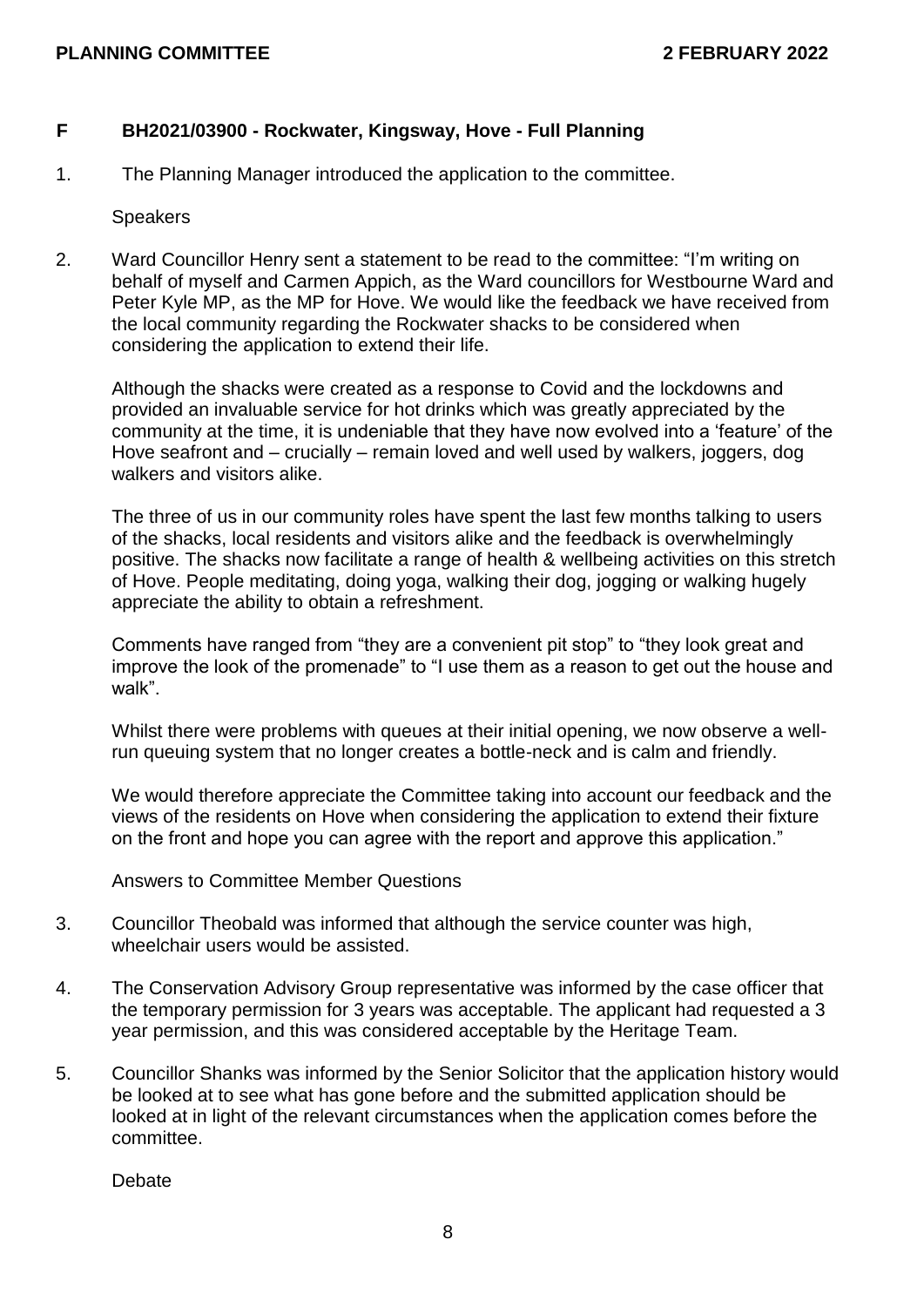- 6. Councillor Fishleigh proposed that the service hatch be lowered to wheelchair users by condition. Councillor Yates seconded the proposal.
- 7. Councillor Theobald considered the shacks had been great through lockdown and had no objections. The councillor agreed it would be good to lower the service hatch.
- 8. Councillor Yates noted this was a valued part of Hove seafront and the proposals were not significantly detrimental and was a good redevelopment.
- 9. Councillor Hugh-Jones supported the application.
- 10. Councillor Fishleigh did not support the application. The councillor asked that Rockwater talk to disability groups.
- 11. Councillor Shanks considered there was no reason to refuse the application.

Vote

12. A vote was taken on the condition to lower the service hatch. Proposed by Councillor Fishleigh and seconded by Councillor Yates. The condition was agreed unanimously.

Vote

- 13. A vote was taken, and by 5 to 1 the committee agreed to grant planning permission.
- 14. **RESOLVED:** That the Committee has taken into consideration and agrees with the reasons for the recommendation set out in the report and resolves to **GRANT** planning permission subject to the Conditions and Informatives in the report.

#### **77 TO CONSIDER ANY FURTHER APPLICATIONS IT HAS BEEN DECIDED SHOULD BE THE SUBJECT OF SITE VISITS FOLLOWING CONSIDERATION AND DISCUSSION OF PLANNING APPLICATIONS**

77.1 There were none.

### **78 LIST OF NEW APPEALS LODGED WITH THE PLANNING INSPECTORATE**

78.1 The Committee noted the new appeals that had been lodged as set out in the planning agenda.

### **79 INFORMATION ON INFORMAL HEARINGS/PUBLIC INQUIRIES**

79.1 There were none for this agenda.

### **80 APPEAL DECISIONS**

80.1 The Committee noted the content of the letters received from the Planning Inspectorate advising of the results of planning appeals which had been lodged as set out in the agenda.